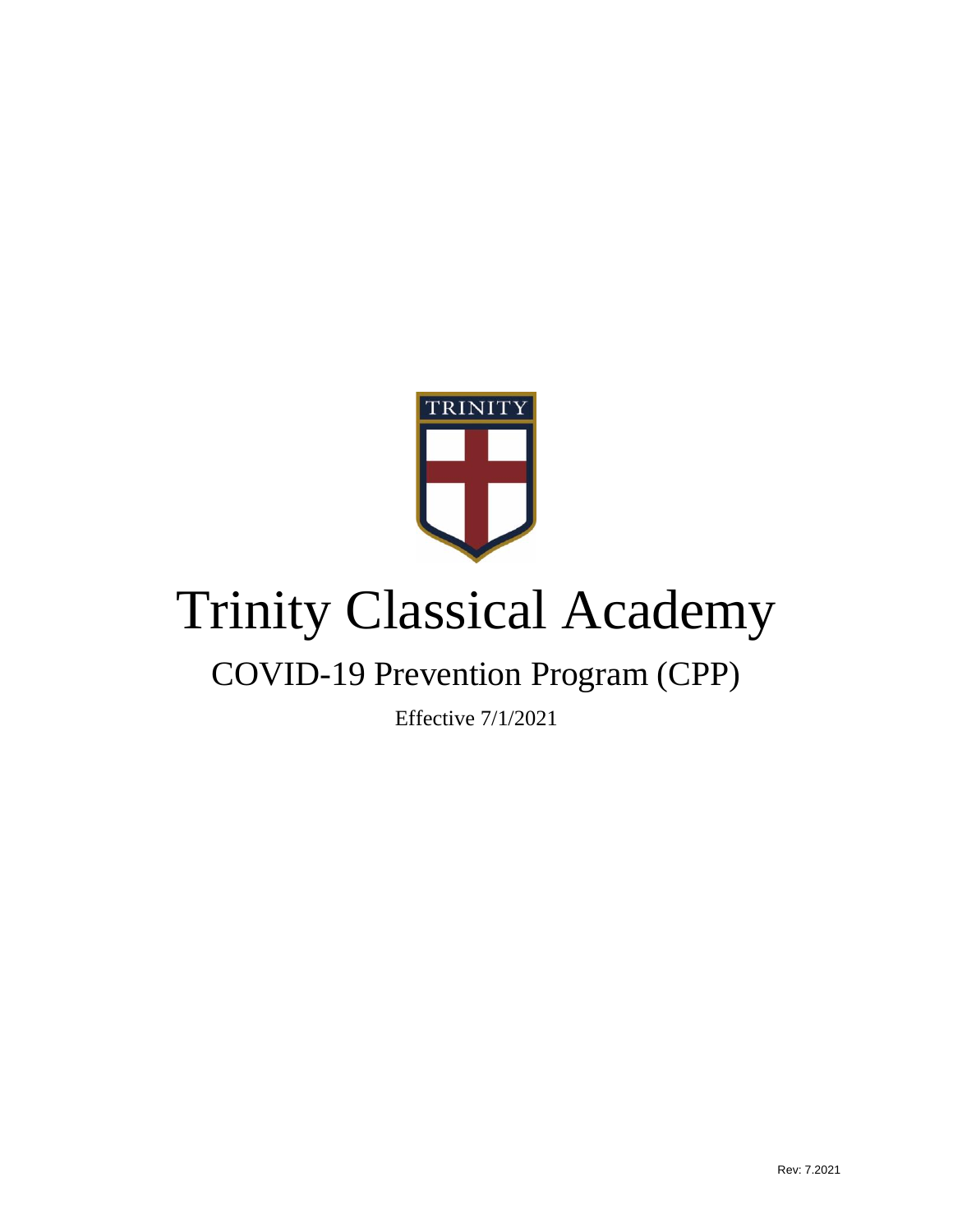# **COVID-19 PREVENTION PROGRAM (CPP)**

## **I. PURPOSE:**

The purpose of **Trinity Classical Academy's** "School" COVID-19 Prevention Program ("CPP") is to provide employees a healthy and safe workplace consistent with the California Occupational Safety and Health Act ("Cal/OSHA") (Lab. Code §§ 6300, *et seq.*) and associated regulations (8 C.C.R. § 3205).

Nothing in this CPP precludes the school from complying with federal, state, or local laws or mandates, or public health orders or guidance that may recommend or require measures that are more prescriptive and/or restrictive than those that are provided herein.

# **II. SCOPE**

Unless one of the exceptions provided below applies, this CPP shall apply to all School employees (hereinafter referred to as "employees"), including those who are "fully vaccinated".

The following employees are exempt from coverage under the CPP: (1) Employees who are teleworking from home or a location of the employee's choice that is not under the control of the School; (2) Employees who are working in or at a work location and do not have contact with any other individuals; and (3) Employees who because of their tasks, activities, or work location have with occupational exposure as defined by the Aerosol Transmissible Diseases ("ATD") regulation (*i.e.*, 8 C.C.R. § 5199).

# **III. DEFINITIONS:**

For the purposes of the CPP, the following definitions shall apply:

"Close contact COVID-19 exposure" means being within six (6) feet of a COVID-19 case for a cumulative total of 15 minutes or greater in any 24-hour period within or overlapping with the "high-risk exposure period" as defined here. This definition applies regardless of the use of face coverings. Employees who were wearing a respirator as required by the School and who used such respirator in compliance with Title 8 Section 5144 during contact with a COVID-19 case will be deemed not to have had close contact COVID-19 exposure.

"COVID-19" means coronavirus disease, an infectious disease caused by the severe acute respiratory syndrome coronavirus 2 (SARS-CoV-2).

"COVID-19 case" means a person who either: (1) Has a positive COVID-19 test as defined in this section; (2) Is subject to COVID-19-related order to isolate issued by a local or state health official; (3) Has a positive COVID-19 diagnosis from a licensed health care provider; or (4) Has died due to COVID-19, in the determination of a local health department or per inclusion in the COVID-19 statistics of a county.

"COVID-19 hazard" means potentially infectious material that may contain SARS-CoV-2, the virus that causes COVID-19. Potentially infectious materials include airborne droplets, small particle aerosols, and airborne droplet nuclei, which most commonly result from a person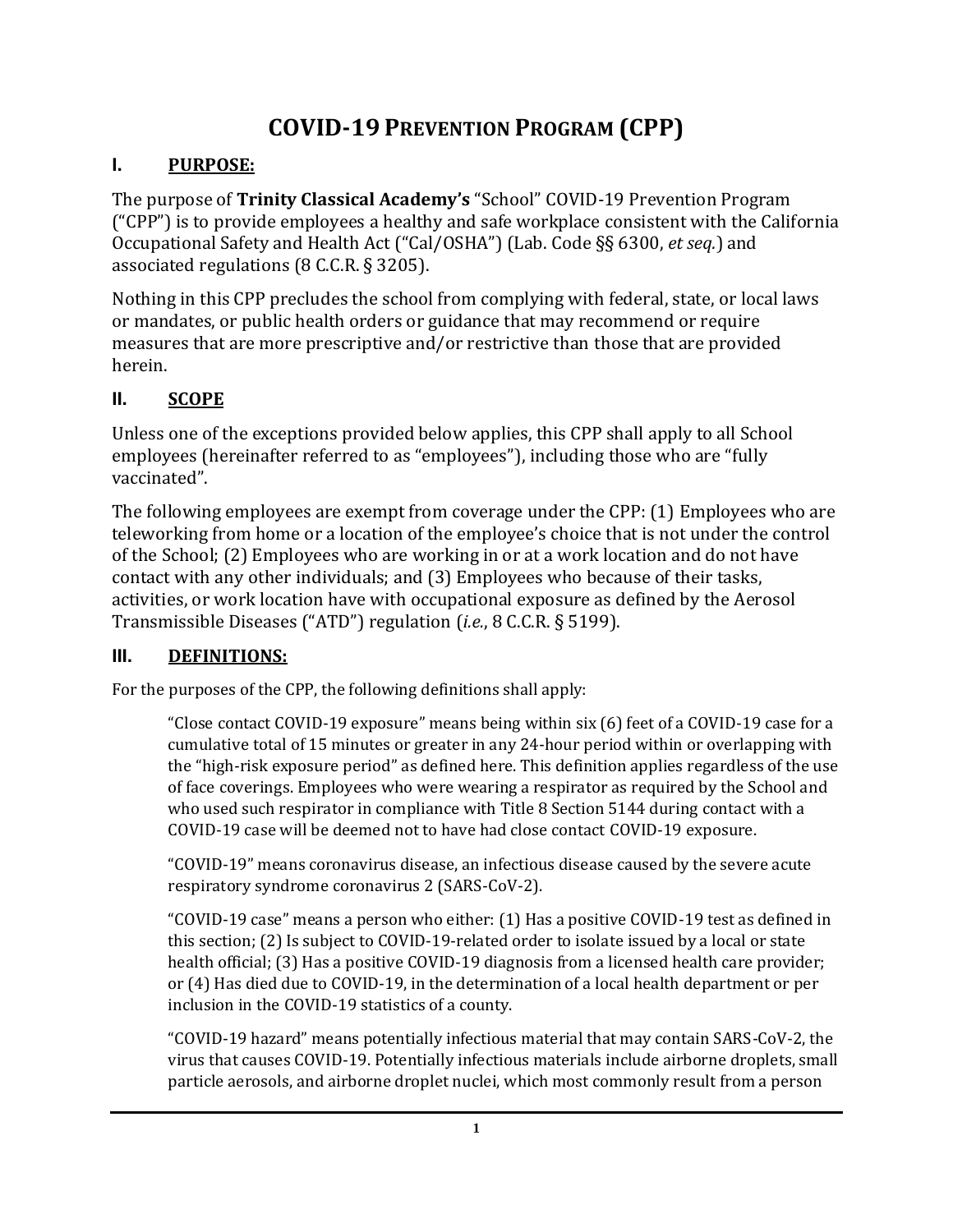or persons exhaling, talking or vocalizing, coughing, or sneezing, or from procedures performed on persons which may aerosolize saliva or respiratory tract fluids. This also includes objects or surfaces that may be contaminated with SARS-CoV-2.

"COVID-19 symptoms" means one of the following: (1) fever of 100.4 degrees Fahrenheit or higher or chills; (2) cough; (3) shortness of breath or difficulty breathing; (4) fatigue; (5) muscle or body aches; (6) headache; (7) new loss of taste or smell; (8) sore throat; (9) congestion or runny nose; (10) nausea or vomiting; or (11) diarrhea, unless a licensed health care professional determines the person's symptoms were caused by a known condition other than COVID-19.

"COVID-19 test" means a viral test for SARS-CoV-2 that is both: (1) Approved by the United States Food and Drug Administration ("FDA") or has an Emergency Use Authorization ("EUA") from the FDA to diagnose current infection with the SARS-CoV-2 virus; and (2) Administered in accordance with the FDA approval or the FDA EUA as applicable.

"Exposed group" means all employees at a work location, working area, or a common area at work, where a COVID-19 case was present at any time during the high-risk exposure period. However, if the COVID-19 case visited a work location, working area, or a common area at work for less than 15 minutes during the high-risk exposure period, and all employees were wearing face coverings at the time the COVID-19 case was present, other people at the work location, working area, or common area would not constitute part of the exposed group. Common areas at work includes bathrooms, walkways, hallways, aisles, break or eating areas, and waiting areas. However, places where employees momentarily pass through while everyone is wearing face coverings, without congregating, is not a work location, working area, or a common area at work.

"Face covering" means a surgical mask, a medical procedure mask, a respirator worn voluntarily, or a tightly woven fabric or non-woven material of at least two layers. A face covering has no visible holes or openings, and must cover the nose and mouth. A face covering does not include a scarf, ski mask, balaclava, bandana, turtleneck, collar, or single layer of fabric.

"Fully vaccinated" means the School has documented that the person received, at least 14 days prior, either the second dose in a two-dose COVID-19 vaccine series or a single-dose COVID-19 vaccine. Vaccines must be FDA approved; have an emergency use authorization from the FDA; or, for persons fully vaccinated outside the United States, be listed for emergency use by the World Health Organization (WHO).

"High-risk exposure period" means the following: For COVID-19 cases who develop COVID-19 symptoms: from two (2) days before they first develop symptoms until each of the following are true: (1) it has been ten (10) days since symptoms first appeared; (2) 24 hours have passed with no fever, without the use of fever-reducing medications; and (3) symptoms have improved. For COVID-19 cases who never develop COVID-19 symptoms: from two (2) days before until ten (10) days after the specimen for their first positive test for COVID-19 was collected.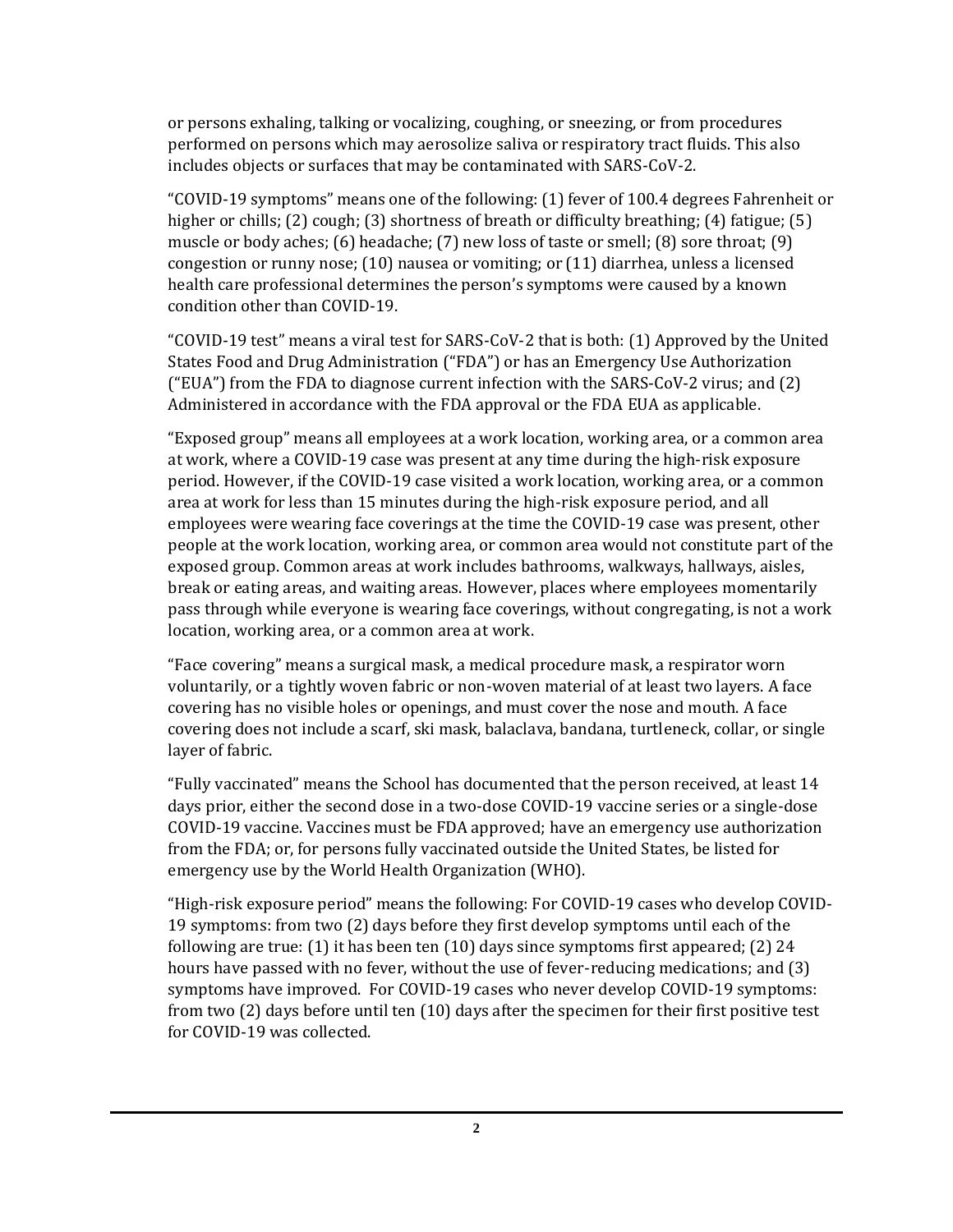"Respirator" means a respiratory protection device approved by the National Institute for Occupational Safety and Health ("NIOSH") to protect the wearer from particulate matter, such as an N95 filtering facepiece respirator.

"Worksite," for the limited purposes of COVID-19 prevention regulations only, means the building, store, facility, agricultural field, or other location where a COVID-19 case was present during the high-risk exposure period. It does not apply to buildings, floors, or other locations of the School that a COVID-19 case did not enter.

# **IV. PROGRAM**

# **A. SYSTEM FOR COMMUNICATING WITH EMPLOYEES**

**1. Reporting COVID-19 Symptoms, Possible COVID-19 Close Contact Exposures, and Possible COVID-19 Hazards at School Worksites and Facilities**

The School requires that employees immediately report to their manager or supervisor or to the **School Nurse or the Human Resources** any of the following: (1) the employee's presentation of COVID-19 symptoms; (2) the employee's possible COVID-19 close contact exposures; (3) possible COVID-19 hazards at School worksites or facilities.

The School will not discriminate or retaliate against any employee who makes such a report.

# **2. Accommodations Process for Employees**

The School provides an accommodation process for employees to request an accommodation who (1) can demonstrate that they remain at increased risk of severe illness from COVID-19 despite being fully vaccinated; or (2) can demonstrate that they are precluded from being fully vaccinated against COVID-19 due to disability, medical condition, or a sincerely held religious belief.

School To request an accommodation, employees may make a request with their manager or supervisor or the **School Nurse or Human Resources Department.**

*[https://www.eeoc.gov/wysk/what-you-should-know-about-covid-19-and-ada-rehabilitation](https://www.eeoc.gov/wysk/what-you-should-know-about-covid-19-and-ada-rehabilitation-act-and-other-eeo-laws?utm_content=&utm_medium=email&utm_name=&utm_source=govdelivery&utm_term)[act-and-other-eeo-](https://www.eeoc.gov/wysk/what-you-should-know-about-covid-19-and-ada-rehabilitation-act-and-other-eeo-laws?utm_content=&utm_medium=email&utm_name=&utm_source=govdelivery&utm_term)*

*[laws?utm\\_content=&utm\\_medium=email&utm\\_name=&utm\\_source=govdelivery&utm\\_term](https://www.eeoc.gov/wysk/what-you-should-know-about-covid-19-and-ada-rehabilitation-act-and-other-eeo-laws?utm_content=&utm_medium=email&utm_name=&utm_source=govdelivery&utm_term)*=

#### COVID-19 Testing

The School possesses authority to require that employees who report to work at School worksites or facilities be tested for COVID-19.

Where the School requires testing, the School has adopted policies and procedures that ensure the confidentiality of employees' medical information and comply with the Confidentiality of Medical Information Act ("CMIA"). Specifically, the School will keep confidential all personal identifying information of COVID-19 cases or persons with COVID-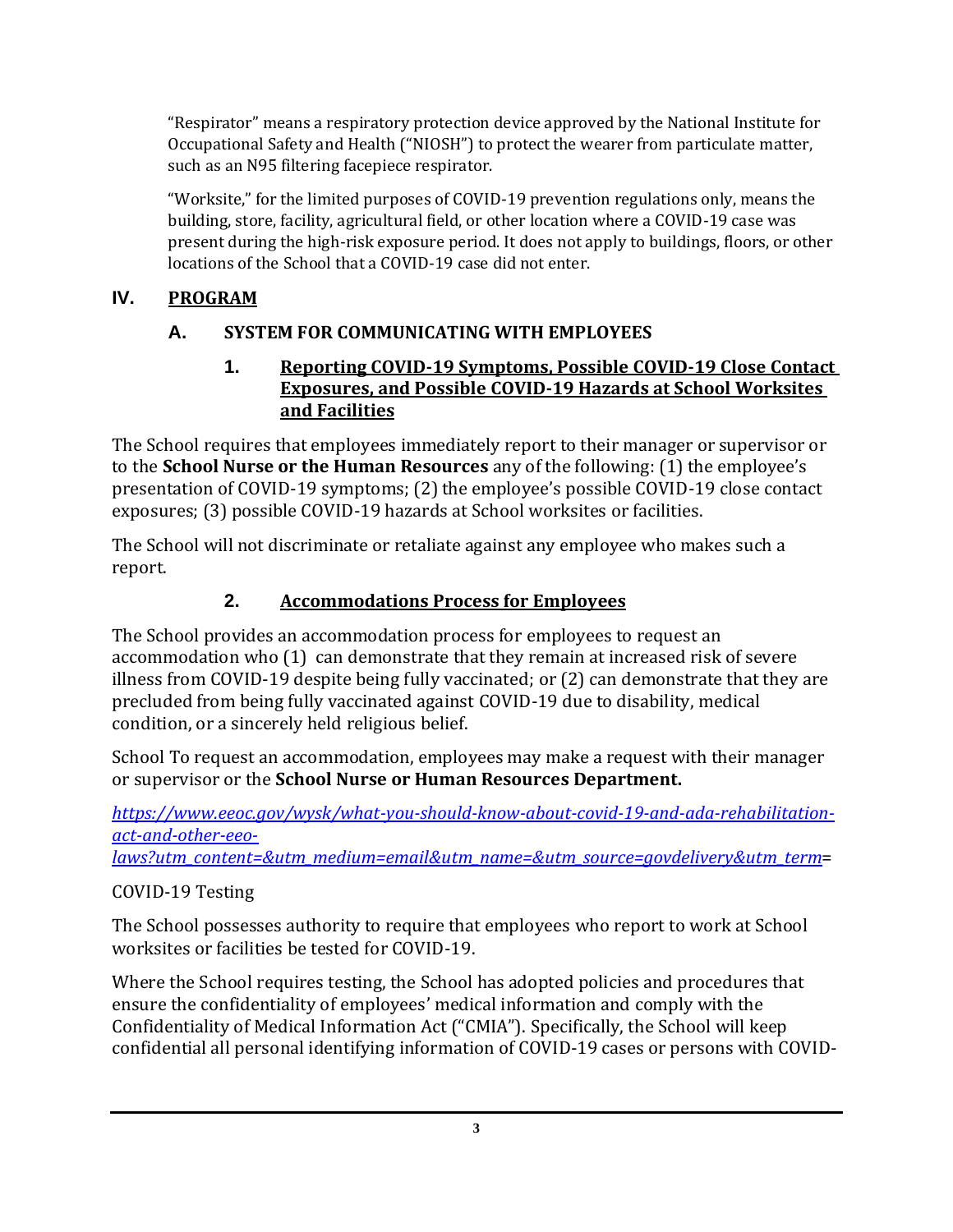19 symptoms, unless expressly authorized by the employee to disclose such information or as other permitted or required under the law.

# **3. COVID-19 Hazards**

The School will notify employees and subcontracted employees of any potential COVID-19 exposure at a School worksite or facility where a COVID-19 case and employees were present on the same day. The School will notify employees of such potential exposures within one (1) business day, in a way that does not reveal any personal identifying information of the COVID-19 case.

The School will also notify employees of cleaning and disinfecting measures the School is undertaking in order to ensure the health and safety of the School worksite or facility where the potential exposure occurred.

#### **B. IDENTIFICATION AND EVALUATION OF COVID-19 HAZARDS AT SCHOOL WORKSITES AND FACILITIES**

# **1. Screening Employees for COVID-19 Symptoms**

The School possesses authority to require that employee self-screen for COVID-19 symptoms.

The School provides that employees will self-screen for COVID-19 symptoms prior to reporting to any School worksite or facility.]

# **2. Responding to Employees with COVID-19 Symptoms**

Should an employee present COVID-19 symptoms during a School-administered screening or a self-screen], the employee must remain at or return to their home or place of residence and not report to work until such time as the employee satisfies the minimum criteria in order to return to work (as discussed in Section IV.J. of this CPP).

The School will advise employees of any leaves to which they may be entitled during this self-quarantine period, including, but not limited to COVID-19 Supplemental Paid Sick Leave ("SPSL").

Further, the School has adopted policies and procedures that will ensure the confidentiality of employees and comply with the CMIA, and the School will not disclose to other employees the fact that the employees presented COVID-19 symptoms.

# **3. School's Response to COVID-19 Cases**

In the event that an employee tests positive for COVID-19 or is diagnosed with COVID-19 by a health care provider, the School will instruct the employee to remain at or return to their home or place of residence and not report to work until such time as they satisfy the minimum criteria to return to work (as discussed in Section IV.J. of this CPP).

The School will advise employees of any leaves to which they may be entitled during this self-isolation period, including, but not limited to SPSL.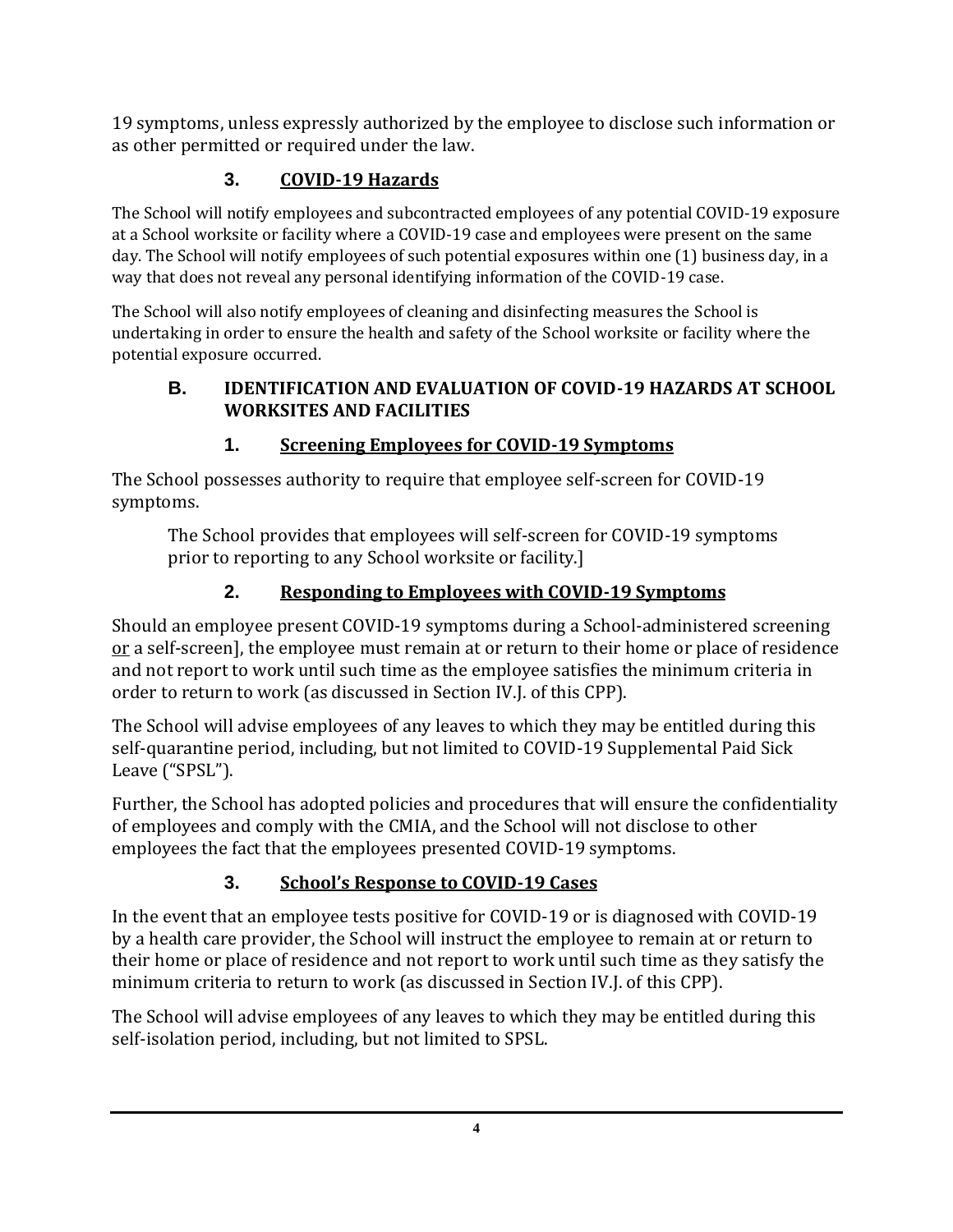The School shall comply with all reporting and recording obligations as required under the law, including, but not limited to, reporting the COVID-19 case to the following individuals and entities as required based on the individual circumstances: (1) The local health department; (2) Cal/OSHA; (3) Employees who were present at a School worksite or facility when a COVID-19 case was present; (4) Employee organizations that represent employees at the School worksite or facility; (4) Employers of any subcontracted employees who were present at the School worksite or facility; and (5) The School's workers' compensation plan administrator.

If possible, the School will interview the COVID-19 case(s) in order to ascertain the nature and circumstances of any contact that the employee(s) had or may have had with other employees during the high-risk exposure period. If the School determines that there were any close contact COVID-19 exposures, the School will instruct those employees to remain at their home or place of residence and not report to work until such time as the employees satisfy the minimum criteria to return to work (as discussed in Section IV.J. of this CPP).

The School has adopted policies and procedures to promote the confidentiality of employees and comply with the CMIA. Specifically, the School will not disclose to other employees, except for those who need to know, the fact that the employee(s) tested positive for or were diagnosed with COVID-19. Further, the School will keep confidential all personal identifying information of COVID-19 cases or persons, unless expressly authorized by the employees to disclose such information or as other permitted or required under the law.

# **4. Workplace-Specific Identification of COVID-19 Hazards**

The School will periodically conduct workplace-specific assessments of all interactions, areas, activities, processes, equipment, and materials that could potentially expose employees to COVID-19 hazards.

As part of this process, the School identified places (*e.g.*, work locations, work areas, and common areas) and times when employees and individuals congregate or come in contact with one another, regardless of whether employees are performing an assigned work task or not, including, for example, during meetings or trainings, in and around entrances, bathrooms, hallways, aisles, walkways, elevators, break or eating areas, cool-down areas, and waiting areas.

The School will provide notice of any such potential workplace exposure to all persons at School worksites and facilities, including employees, employees of other entities, members of the public, customers or clients, and independent contractors. The School considered how employees and other persons enter, leave, and travel through School worksites and facilities, in addition to addressing employees' stationary workspaces or workstations.

Further, the School will treat all persons, regardless of the presentation of COVID-19 symptoms or COVID-19 status, as potentially infectious.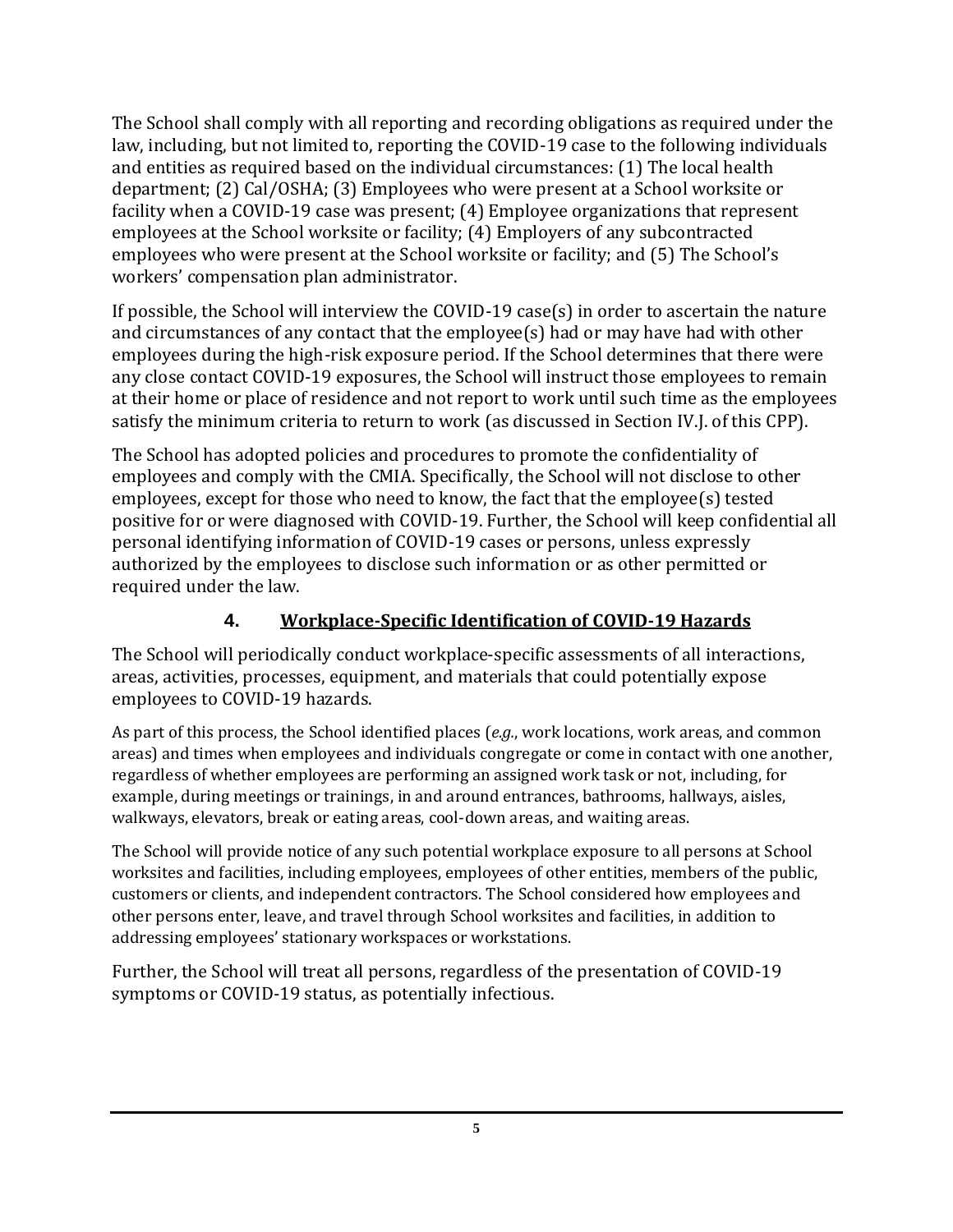# **5. Maximization of Outdoor Air and Air Filtration**

For indoor School worksites and facilities, the School evaluates how to maximize the ventilation of outdoor air; provide the highest level of filtration efficiency compatible with the worksites and facilities' existing ventilation systems; and whether the use of portable or mounted High Efficiency Particulate Air ("HEPA") filtration units, or other air cleaning systems, would reduce the risk of COVID-19 transmission.

# **6. School Compliance with Applicable State and Local Health Orders**

The School monitors applicable public health orders and guidance from the State of California and the local health department related to COVID-19 hazards and prevention.

The School shall comply with all applicable orders and guidance from the State of California and the local health department.

#### **7. Evaluation of Existing COVID-19 Prevention Controls and Adoption of Additional Controls**

Periodically, the School evaluates existing COVID-19 prevention controls at the workplace and assess whether different and/or additional controls may be needed.

This includes evaluation of controls related to the correction of COVID-19 hazards, physical distancing, face coverings, engineering controls, administrative controls, and personal protective equipment (PPE) (as discussed at Section VI, subsections D, and F-H of this CPP).

# **8. Periodic Inspections**

The School conducts periodic inspections of School worksites and facilities as needed to identify unhealthy conditions, work practices, and work procedures related to COVID-19 and to ensure compliance with the School's COVID-19 policies and procedures, including, but not limited to this CPP.

#### **C. INVESTIGATING AND RESPONDING TO COVID-19 CASES IN SCHOOL WORKSITES AND FACILITIES**

# **1. Procedure to Investigate COVID-19 Cases**

The School developed a procedure for investigating COVID-19 cases in the workplace, which provides for the following: (1) requesting information from employees regarding COVID-19 cases; (2) contact tracing of employees who may have had a close contact COVID-19 exposure; (3) requesting COVID-19 test results from employees who may have had a close contact COVID-19 exposure; (4) requesting information from employees regarding the presentation of COVID-19 symptoms; and (5) identifying and recording all COVID-19 cases.

# **2. Response to COVID-19 Cases**

As provided above at Section IV.B.3., in the event that an employee tests positive for COVID-19 or is diagnosed with COVID-19 by a health care provider, the School will instruct the employee to remain at or return to their home or place of residence and not report to an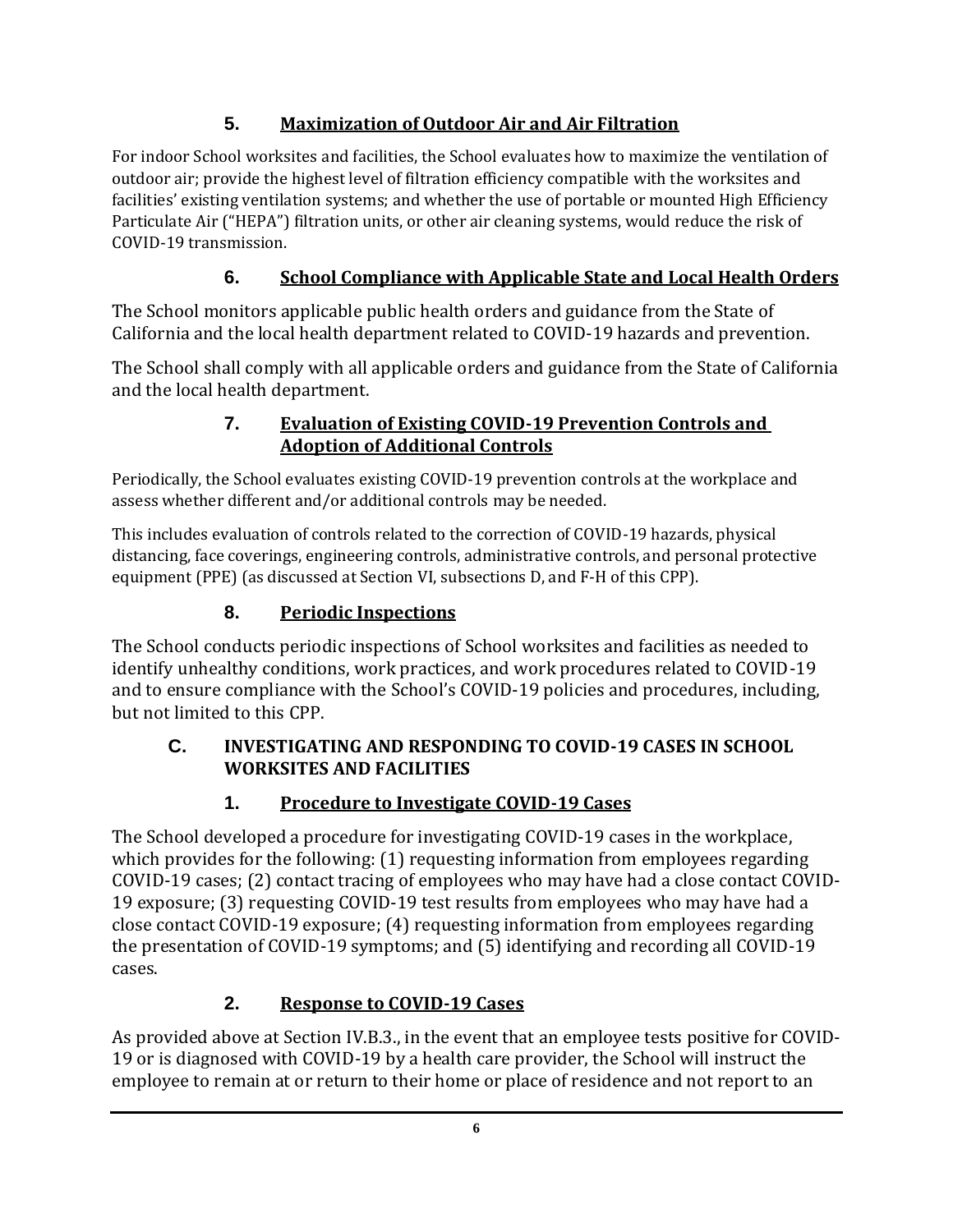School worksite or facility until such time as the employees satisfy the minimum criteria to return to work (as discussed in Section IV.J. of this CPP).

# **a. Contact Tracing**

If possible, the School will interview the COVID-19 case(s) in order to ascertain the following information: (1) the date on which the employee(s) tested positive, if asymptomatic, or the date on which the employee(s) first presented COVID-19 symptoms, if symptomatic; (2) the COVID-19 case(s) recent work history, including the day and time they were last present at a School worksite or facility; and (3) the nature and circumstances of the COVID-19 case(s)' contact with other employees during the high-risk exposure period, including whether any such contact qualifies as a close contact COVID-19 exposure.

If the School determines that there was or were any close contact COVID-19 exposures, the School will instruct those employees to remain at their home or place of residence and not report to work until such time as the employees satisfy the minimum criteria to return to work (as discussed in Section IV.J. of this CPP). Further, the School will instruct those employees to be tested for COVID-19, and that the School will provide for such testing during paid time, as discussed in subsection c. below.

# **b. Reporting the Potential Exposure to Other Employees**

The School shall comply with all reporting and recording obligations as required under the law, including, but not limited to, reporting the COVID-19 case to the individuals and entities described below.

Within one (1) business day of the time the School knew or should have known of a COVID-19 case, the School will give written notice of a potential workplace exposure to the following individuals: (1) All employees at the worksite or facility during the COVID-19 case's high-risk exposure period; (2) Independent contractors at the worksite or facility during the COVID-19 case's high-risk exposure period; and (3) Other employers at the worksite or facility during the COVID-19 case's high-risk exposure period. The School will provide notice by either personal service, email, or text message.

The School's notice(s) will not reveal any personal identifying information of the COVID-19 case. The notice will include information about the School's disinfection plan.

Within one (1) business day of the time the School knew or should have known of the COVID-19 case, the School will also provide the notice of the potential workplace exposure to the authorized representative of any employee at the worksite or facility during the COVID-19 case's high-risk exposure period.

#### **c. Offer of Free COVID-19 Testing Following a Close Contact COVID-19 Exposure**

The School makes COVID-19 testing available at no cost to employees to all employees who had a close contact COVID-19 exposure at a School worksite or facility. The School will offer employees COVID-19 testing during paid time, whether during the employee's regular work schedule or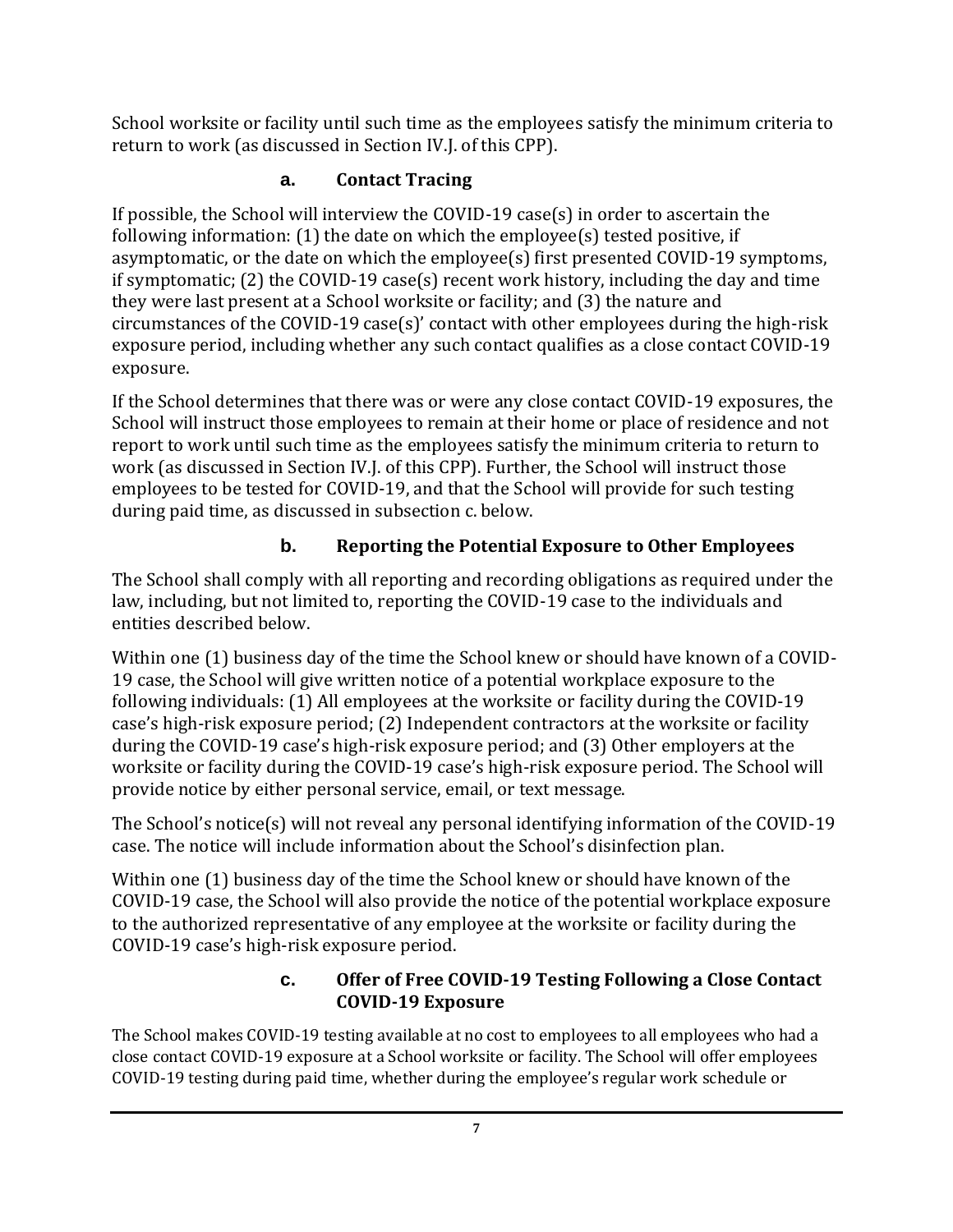otherwise, and will provide compensation for the time that the employee spends waiting for and being tested.

The School will not provide free COVID-19 testing to the following two (2) classes of employees: (1) Employees who were fully vaccinated before the close contact COVID-19 exposure and who do not have COVID-19 symptoms, and (2) COVID-19 cases who returned to work pursuant to the criteria set forth in Section K of this CPP and have remained free of COVID-19 symptoms, for 90 days after the initial onset of COVID-19 symptoms or, for COVID-19 cases who never developed symptoms, for 90 days after the first positive test.

#### **d. Leave and Compensation Benefits for Close Contact Exposures**

The School provides employees that had a close contact COVID-19 exposure with information regarding COVID-19-related benefits to which the employees may be entitled under applicable federal, state, or local law, the School's own leave policies, and leave guaranteed by contract. These benefits include, but are not limited to, SPSL.

The School will continue and maintain these employees' earnings, seniority, and all other employee rights and benefits, including the employees' right to their former job status, as if the employees had not been removed from their jobs.

The School may require that these employees use School -provided employee sick leave benefits for this purpose and consider benefit payments from public sources in determining how to maintain earnings, rights and benefits, where permitted by law and when not covered by workers' compensation.

#### **e. Investigation to Determine Whether Workplace Conditions Contributed to COVID-19 Exposure**

The School will conduct an investigation in order to determine whether any workplace conditions could have contributed to the risk of COVID-19 exposure and what may be done to reduce exposure to such COVID-19 hazards, if any.

# **3. Confidential Medical Information**

The School will protect the confidentiality of the COVID-19 cases, and will not disclose to other employees the fact that the employees tested positive for or were diagnosed with COVID-19.

The School will keep confidential all personal identifying information of COVID-19 cases unless expressly authorized by the employees to disclose such information or as other permitted or required under the law.

#### **D. CORRECTION OF COVID-19 HAZARDS AT SCHOOL WORKSITES AND FACILITIES**

The School will implement effective policies and/or procedures for correcting unsafe or unhealthy conditions, work practices, policies and procedures in a timely manner based on the severity of the hazard.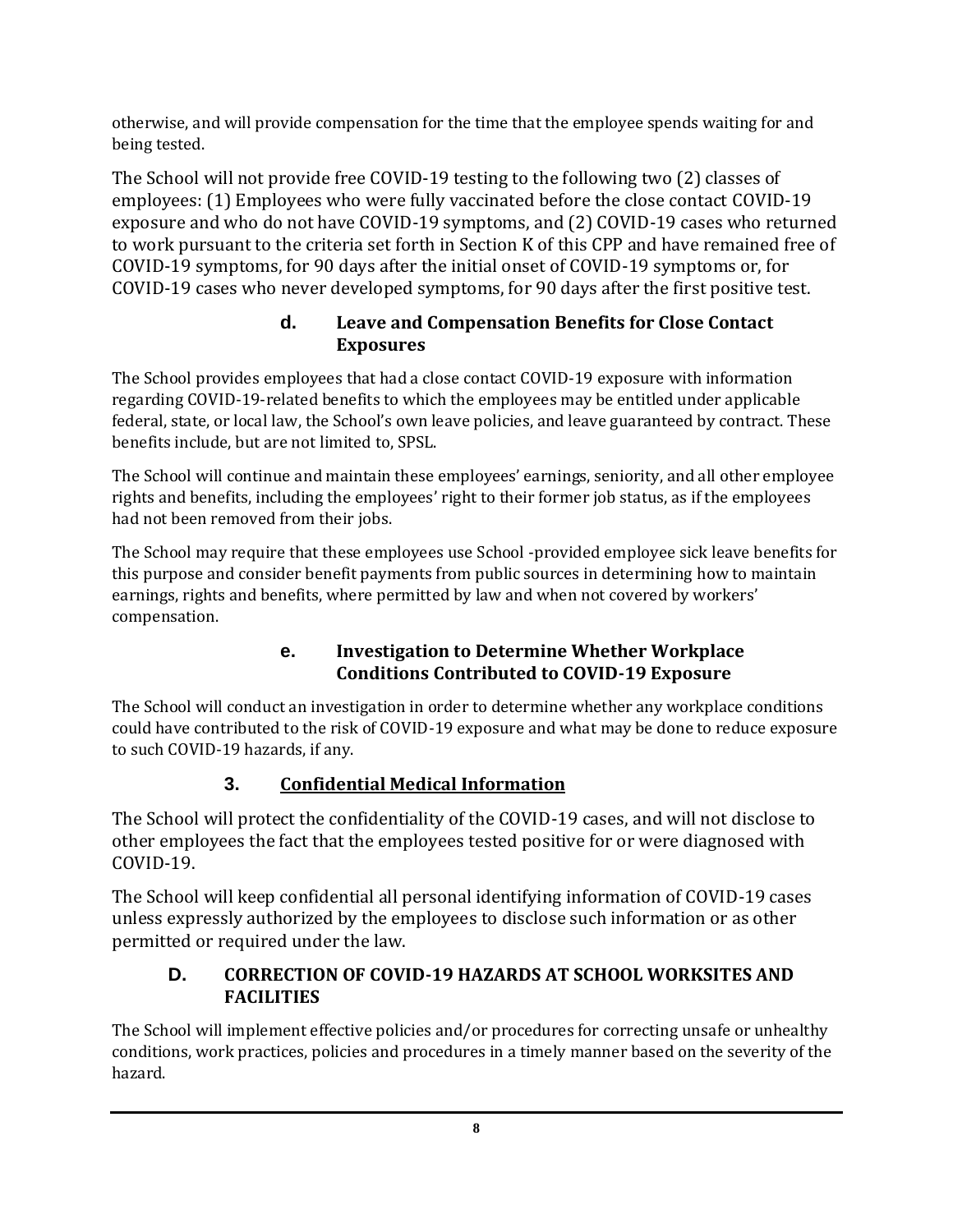This includes, but is not limited to, implementing controls and/or policies and procedures in response to the evaluations conducted related to the identification and evaluation of COVID-19 hazards and investigating and responding to COVID-19 cases in the workplace. This also includes implementing controls related to physical distancing, face coverings, engineering controls, administrative controls, and personal protective equipment ("PPE").

# **1. COVID-19 Symptoms**

The School provides employees training and instruction on COVID-19 symptoms, including advising employees of COVID-19 symptoms, which include the following: (1) fever of 100.4 degrees Fahrenheit or higher or chills; (2) cough; (3) shortness of breath or difficulty breathing; (4) fatigue; (5) muscle or body aches; (6) headache; (7) new loss of taste or smell; (8) sore throat; (9) congestion or runny nose; (10) nausea or vomiting; or (11) diarrhea, unless a licensed health care professional determines the person's symptoms were caused by a known condition other than COVID-19.

The School monitors and adheres to guidance issued by the CDC concerning COVID-19 symptoms, including guidance provided at the following web address: [https://www.cdc.gov/coronavirus/2019-ncov/symptoms-testing/symptoms.html.](https://www.cdc.gov/coronavirus/2019-ncov/symptoms-testing/symptoms.html) The School will advise employees in the event that the CDC revises the symptoms that its associates with COVID-19.

In addition to providing training and instruction on COVID-19 symptoms, the School provides information and instruction on the importance of employees not coming to work if they have any COVID-19 symptoms. As discussed below, the School provides information on paid leaves to which employees may be entitled if they are experiencing a COVID-19 symptom and would like to be tested for COVID-19.

# **2. COVID-19 Vaccinations**

The School provides employees information and instruction on the fact that COVID-19 vaccines are effective at both preventing the transmission of the virus that causes COVID-19 and preventing serious illness or death, and how employees may receive paid leave for reasons related to COVID-19 vaccinations.

As discussed below, the School provides information on paid leaves to which employees may be entitled in order for them to be vaccinated and in the event that they experience any illness or adverse effects as a result of such vaccination.

# **3. School's COVID-19 Policies and Procedures**

The School provides regular updates to employees on the School's policies and procedures adopted in order to prevent COVID-19 hazards at School worksites and facilities, how such policies and procedures are intended to protect the health and safety of employees and School worksites and facilities, and how employees may participate in the identification and evaluation of COVID-19 hazards in order to make such worksites and facilities healthier and safer for themselves and others.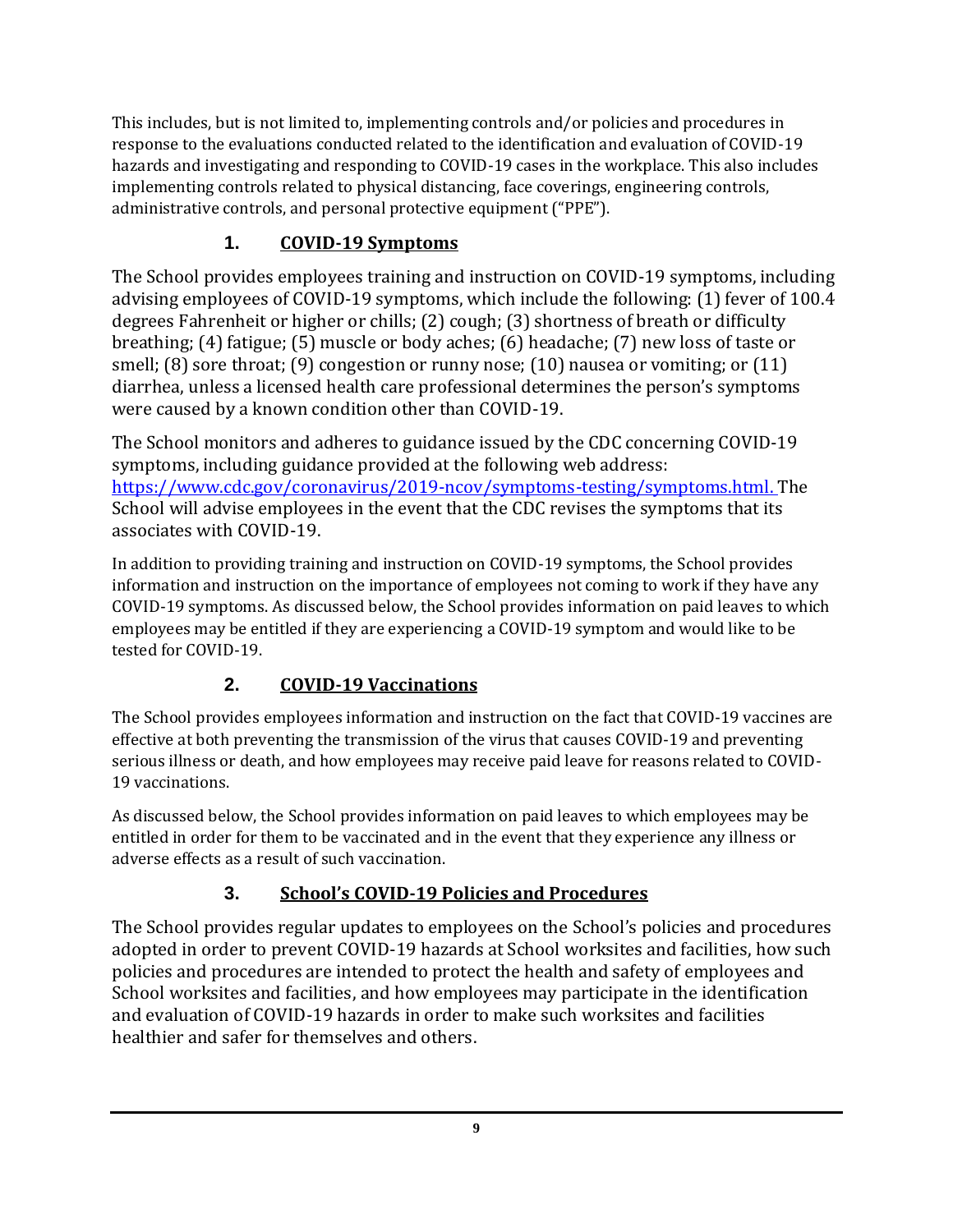# **4. COVID-19 Related Benefits**

The School advises and provides updates to employees on the leaves to which employees may be entitled under applicable federal, state, or local laws as well as the School's own leave policies. Paid leave benefits include, but are not limited to, SPSL.

Further, when employees require leave in order to receive a COVID-19 test or to be vaccinated or are directed not to report to work by the School for reasons related to the presentation of COVID-19 symptoms, a COVID-19 case, close contact COVID-19 exposure, the School will advise the employees of the leaves to which the employees may be entitled for that specific reason.

# **5. Spread and Transmission of the Virus that Causes COVID-19**

The School advises and provides updates to employees about the known spread and transmission of COVID-19. The School specifically advises employees of the following: (1) that COVID-19 is an infectious respiratory disease; (2) that the virus that causes COVID-19 can be spread through the air when an infectious person talks or vocalizes, sneezes, coughs, or exhales; (3) that particles containing the virus can travel more than six (6) feet, especially indoors, so physical distancing must be combined with other controls, including face coverings and hand hygiene, including hand washing, in order to be effective; (4) that COVID-19 may be transmitted when a person touches a contaminated object and then touches their eyes, nose, or mouth, although that is less common; and (5) that an infectious person may have present no COVID-19 symptoms or be pre-symptomatic.

# **6. Hand Hygiene, and Face Coverings and Respirators**

The School advises employees of the importance of physical distancing, face coverings, and hand hygiene, including hand washing, and instructs employees that the combination of physical distancing, face coverings, increased ventilation indoors, and respiratory protection make such preventative measures most effective.

With respect to hand hygiene, the School provides employees information regarding the importance of frequent hand washing, that hand washing is most effective when soap and water are used and the employees washes for at least 20 seconds. The School instructs employees to use hand sanitizer when employees do not have immediate access to a hand washing facility (*i.e.*, a sink) and that hand sanitizer will not be effective if the employee's hands are soiled.

With respect to face coverings and respirators, the School provides employees information on the benefits of face coverings, both to themselves and to others. The School also provides employees instructions on the proper use of face coverings and the differences between face coverings and respirators.

The School will provide certain employees respirators for their use in certain circumstances, including to individuals who are not fully vaccinated, who are working indoors or in a vehicle with more than one person, and who request the devices for their use at work. At such time as the School provides respirators to employees for their use, it will provide such employees training on the proper use of such respirators, including, but not limited to, the method by which employees may check the seal of such respirator in conformance with the manufacturer's instructions.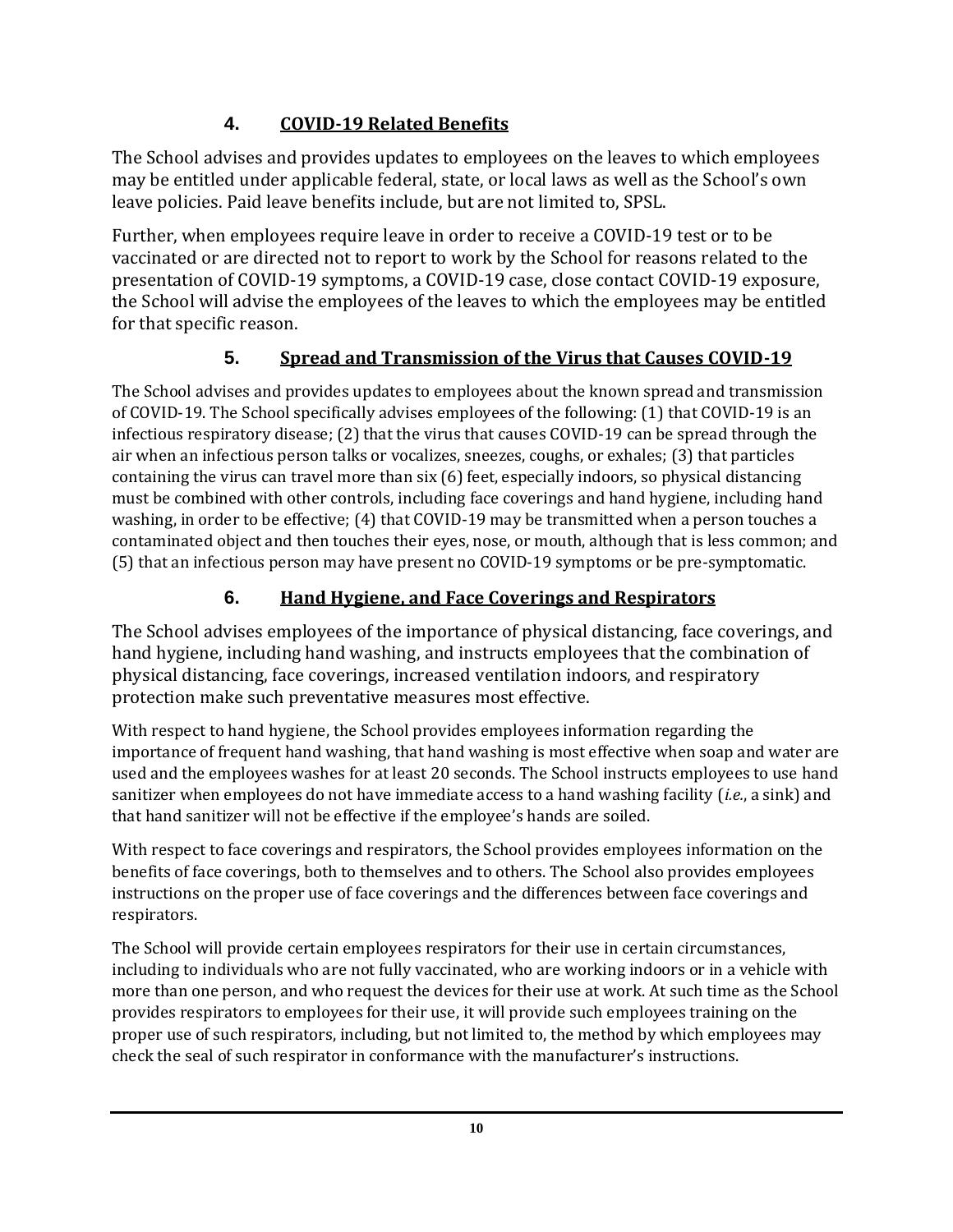The School will provide training on the conditions under which face coverings must be worn at the workplace and that face coverings are additionally recommended outdoors for people who are not fully vaccinated if six (6) feet of distance between people cannot be maintained. Employees can request face coverings from the School at no cost to the employee and can wear them at work, regardless of vaccination status, without fear of retaliation.

# **E. FACE COVERINGS**

# **1. General Face Covering Requirements**

All employees must wear face coverings while in indoor settings at School worksites and facilities and while in School vehicles regardless of vaccination status subject to the limited exceptions set forth below.

The School adheres to the most restrictive or prescriptive federal and state public health orders, mandates, laws, and regulations regarding face coverings, including those from the CDPH, Cal/OSHA, and the local health department, applicable to the School, and will provide face coverings to employees and enforce the wearing of face coverings by employees when so required.

The School requires that employees' face coverings be clean and undamaged. The School allows employees to use face shields to supplement, not supplant, face coverings.

#### **2. Limited Exceptions**

The School provides for the following exceptions to the face coverings requirement:

- 1. When an employee is alone in a room (*e.g.*, alone in an office or another space with walls that extend from the floor to the ceiling and a door that may be closed in order to close the space to others) or vehicle;
- 2. While eating and drinking at the workplace, provided employees are at least six (6) feet apart and outside air supply to the area, if indoors, has been maximized to the extent feasible.
- 3. Employees wearing respirators required by the School and being used in compliance with the regulatory requirements for the use of such respirators.
- 4. Employees who cannot wear face coverings due to a medical or mental health condition or disability, or who are hearing-impaired or communicating with a hearing-impaired person.
- 5. Specific tasks which cannot feasibly be performed with a face covering. This exception is limited to the time period in which such tasks are actually being performed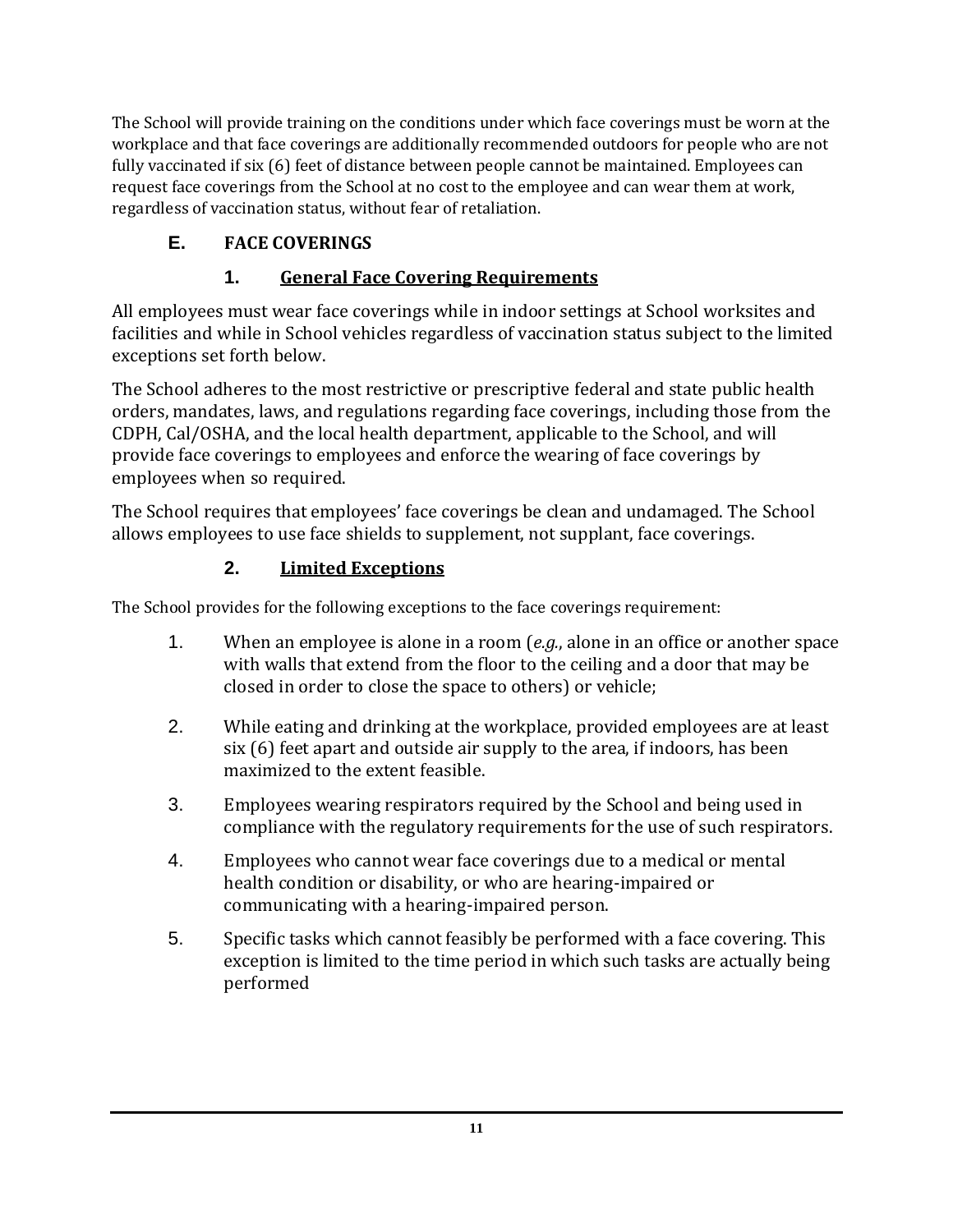#### **3. Required Use of Effective Non-Restrictive Alternative for Employees Exempted from Face Covering Requirement**

The School requires that its employees who are exempted from wearing face coverings due to a medical condition, mental health condition, or disability wear an effective non-restrictive alternative, such as a face shield with a drape on the bottom, if their condition or disability permits it.

#### **4. Physical Distancing Required If Employee Is Not Wearing Face Covering or Non-Restrictive Alternative**

The School requires that any employees not wearing a face covering due to either exception number 4 or 5, identified in Subsection 2 above, and not wearing a face shield with a drape or other effective alternative as described in Subsection 3 above, shall remain at least six (6) feet apart from all other persons unless the unmasked employees are tested at least weekly for COVID-19 during paid time and at no cost to the employee or are fully vaccinated.

In situations where a face covering is otherwise required, face coverings must be worn, and the exceptions to face coverings contained in this section no longer apply.

However, the School does not use COVID-19 testing as an alternative to face coverings when face coverings are otherwise required by this section.

#### **5. Prohibition on Preventing Employees from Wearing Face Covering**

The School does not prevent any employee from wearing a face covering when wearing a face covering is not required by this section, unless wearing a face covering would create a safety hazard, such as interfering with the safe operation of equipment.

#### **6. Communication to Non-Employees Regarding Face Covering Requirement**

The School posts signage to inform non-employees of the School's requirements concerning the use of face coverings at School worksites and facilities.

#### **F. OTHER ENGINEERING CONTROLS, ADMINISTRATIVE CONTROLS AND PERSONAL PROTECTIVE EQUIPMENT (PPE)**

# **1. Maximization of Outdoor Air**

As provided above at Section IV.B.5., for indoor School worksites and facilities, the School evaluated how to maximize the quantity of outdoor air.

Further, for School worksites and facilities with mechanical or natural ventilation, or both, the School maximizes the quantity of outside air provided to the extent feasible, except when the Environmental Protection Agency ("EPA") Air Quality Index ("AQI") is greater than 100 for any pollutant or if opening windows or letting in outdoor air by other means would cause a hazard to employees, for instance from excessive heat or cold.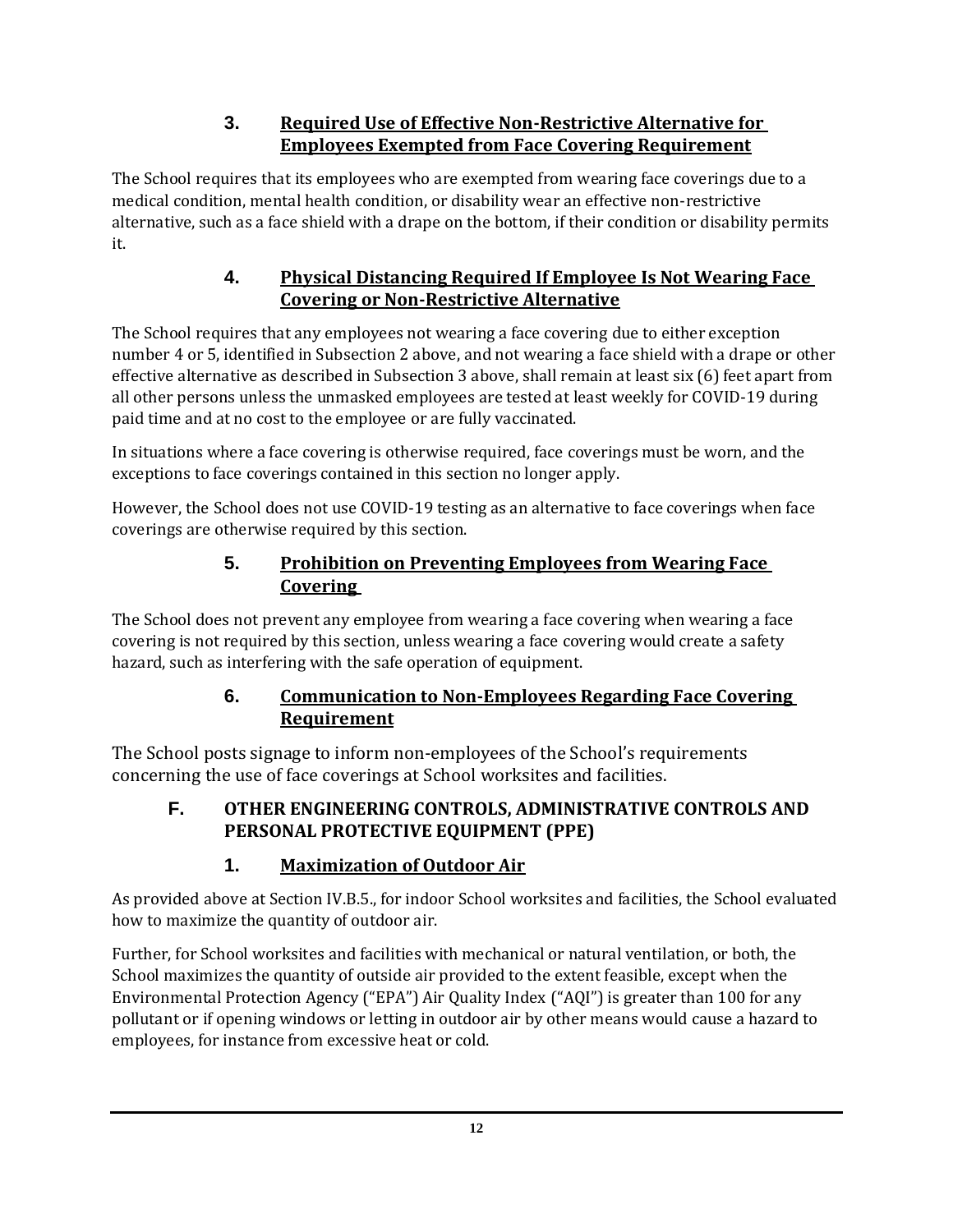# **2. Cleaning Procedures**

The School undertakes the following cleaning measures:

- 1. Identify and regularly clean frequently touched surfaces and objects, such as doorknobs, elevator buttons, equipment, tools, handrails, handles, controls, phone, headsets, bathroom surfaces, and steering wheels;
- 2. Inform employees and authorized employee representatives of the **School**'s cleaning and disinfection protocols, including the planned frequency and scope of cleaning and disinfection; and
- 3. Clean areas, material, and equipment used by a COVID-19 case during the high-risk exposure period and disinfection if the area, material, or equipment is indoors and will be used by another employee within 24 hours of the COVID-19 case.

Further, the School requires that cleaning must be done in a manner that does not create a hazard to employees or subcontracted employees who do the cleaning and disinfecting.

# **3. Evaluation of Handwashing Facilities**

In order to protect employees, the School evaluates its handwashing facilities in order to determine the need for additional facilities, encourage and allow time for employee handwashing, and provide employees with an effective hand sanitizer.

The School encourages employees to wash their hands with soap and water for at least 20 seconds each time.

The School does not provide hand sanitizers with methyl alcohol.

#### **4. Personal Protective Equipment ("PPE")**

#### **a. Evaluation of the Need for PPE**

The School evaluates the need for PPE in order to prevent employees from being exposed to COVID-19 hazards.

#### **b. Provision of PPE When Necessary**

The School provides PPE, including, but not limited to, face coverings, respirators, gloves, goggles, and face shields, to and for employees who require such equipment in order to perform their job duties in a healthy and safe manner, including where employees are exposed to procedures that may aerosolize potentially infectious material such as saliva or respiratory tract fluids.

Upon request, the School shall provide respirators to employees for voluntary use to all employees who are not fully vaccinated and who are working indoors or in vehicles with more than one person. Whenever the School makes respirators available for voluntary use, the School will provide employees with a respirator of the correct size and will provide such employees training on the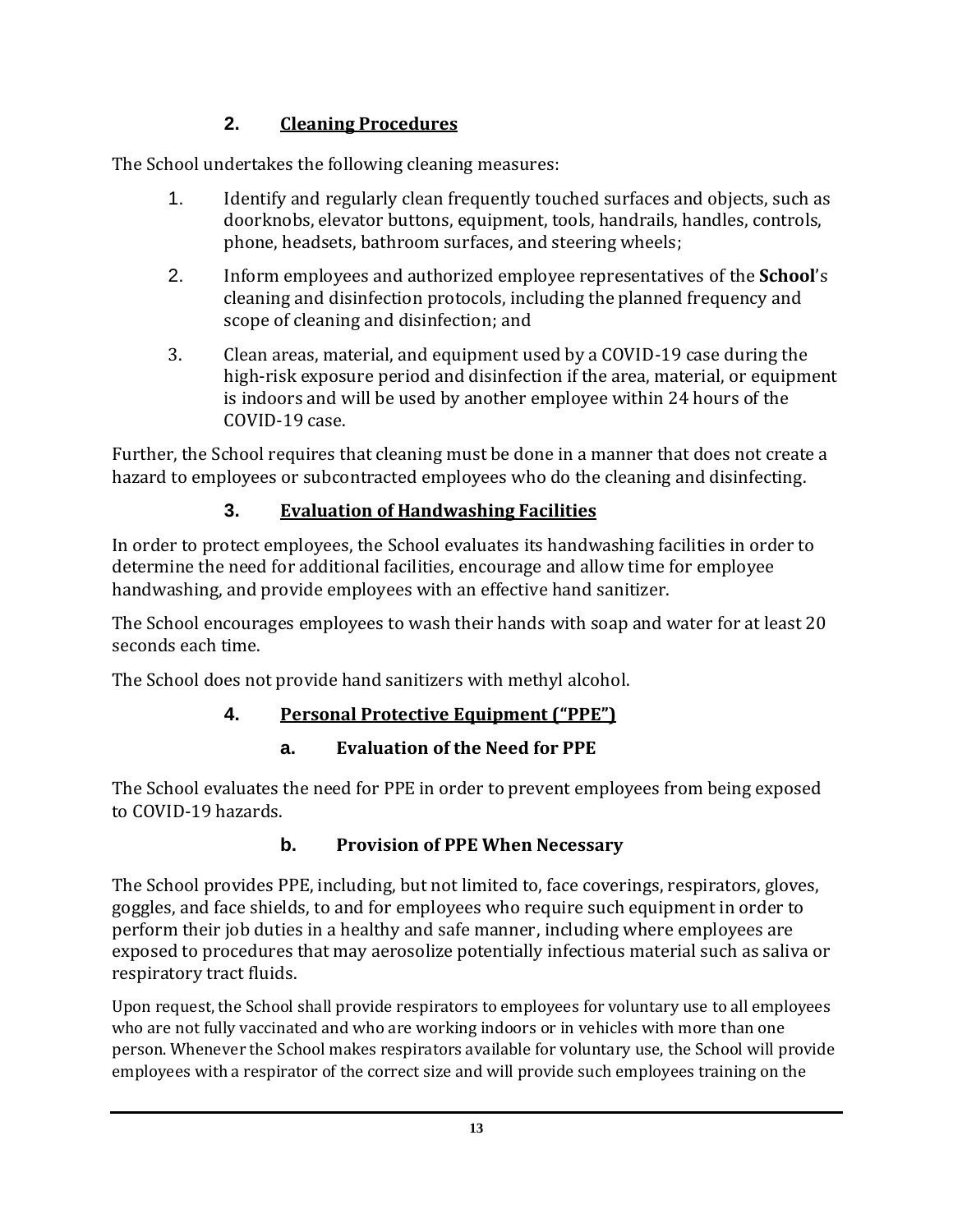proper use of such respirators, including, but not limited, the method by which employees may check the seal of such respirator in conformance with the manufacturer's instructions, as discussed in Section IV.E.6.

#### **5. Testing of Symptomatic Employees Who Are Not Fully Vaccinated**

The School makes COVID-19 testing available at no cost to employees with COVID-19 symptoms who are not fully vaccinated. This testing will be made available during the employees' paid time.

# **G. REPORTING, RECORDKEEPING AND ACCESS**

# **1. Reporting COVID-19 Cases to the Local Health Department**

The School reports COVID-19 cases and COVID-19 outbreaks at School worksites and facilities to the local health department. Further, the School provides any related information requested by the local health department.

# **2. Maintenance of Records Related to the Adoption of the CPP**

The School maintains records of the steps it has taken to implement the provisions described in this CPP.

#### **3. Availability of the CPP for Inspection**

The School makes this written CPP available to employees at School worksites or facilities. Further, the School makes this written CPP available to Cal/OSHA representatives immediately upon request.

# **4. Records Related to COVID-19 Cases**

The School keeps a record of and tracks all COVID-19 cases with the following information: (1) employee's name; (2) contact information; (3) occupation; (4) location where the employee worked: (5) the date of the last day at the workplace; and (6) the date of a positive COVID-19 test.

The School keeps employees' medical information confidential.

#### **H. EXCLUSION OF COVID-19 CASES AND EMPLOYEES WHO HAD A CLOSE CONTACT COVID-19 EXPOSURE**

# **1. Exclusion of COVID-19 Cases from School Worksites and Facilities**

The School ensures that COVID-19 cases are excluded from School worksites and facilities until the employee satisfies the minimum return to work criteria, as provided in Section IV.J.

#### **2. Exclusion of Employees with Close Contact COVID-19 Exposures from School Worksites and Facilities**

The School takes steps to exclude employees who had a close contact COVID-19 exposure from School worksites and facilities until the employee satisfies the minimum return to work criteria, as provided in Section IV.J.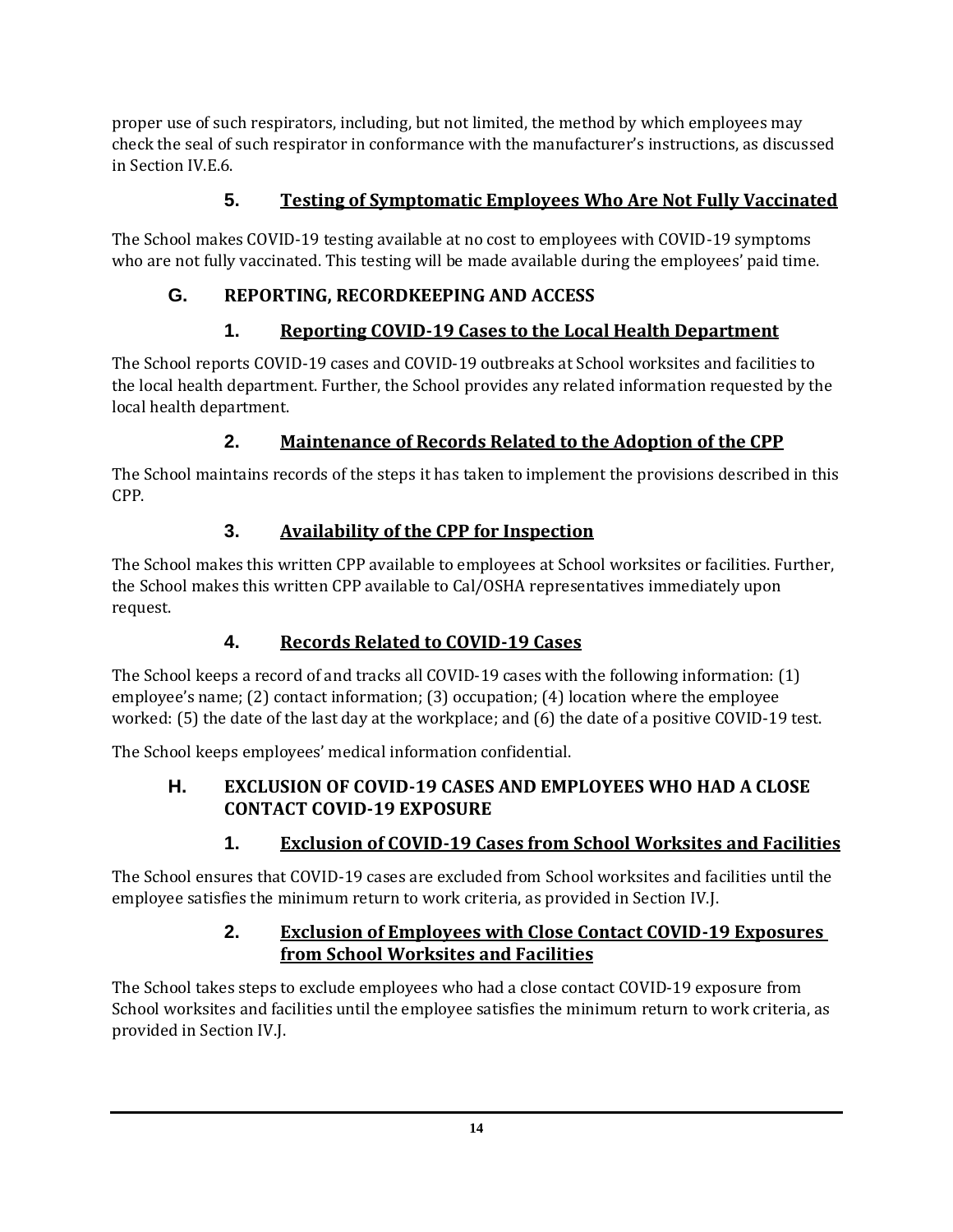The School may allow the following employees to continue to report to School worksites and facilities: (1) Employees who were fully vaccinated before the close contact COVID-19 exposure and who have not developed COVID-19 symptoms since such exposure; and (2) COVID-19 cases who returned to work pursuant to the return to work criteria, as provided in Section IV.J. and have remained free of COVID-19 symptoms for 90 days after the initial onset of COVID-19 symptoms, or, for COVID-19 cases who never developed COVID-19 symptoms, for 90 days after the first positive COVID-19 test.

#### **3. Provision of Benefits to Employees Excluded from Work as a Result of a Positive COVID-19 Test or Diagnosis or a Close Contact COVID-19 Exposure**

#### **a. Employees Who Are Able to Telework During Isolation or Quarantine Period**

The School allows employees who are able to telework to telework during the isolation or quarantine period. The School will provide these employees their normal compensation for the work that they perform for the School during the isolation or quarantine period.

The School continues and maintains such an employee's earnings, wages, seniority, and all other employee rights and benefits, including the employee's right to their former job status, as if the employee had not been removed from their job.

#### **b. Employees Who Are Unable to Telework During Isolation or Quarantine Period**

The following employees are not entitled to the benefits described below: (1) Employees for whom the School can demonstrate that the close contact COVID-19 exposure was not work-related; and (2) Employees who received disability payments or were covered by workers' compensation and received temporary disability. Such employees may still use paid sick leave for the purpose of receiving compensation during the isolation or quarantine period if they elect to do so.

For other employees, the School requires that employees who are unable to telework, but are otherwise able and available to work, the School may use paid sick leave available to the employee, including but not limited to SPSL, for the purpose of continuing and maintaining the employee's earnings during the isolation or quarantine period. If the employee has exhausted their SPSL entitlement, the School may use the employee's paid sick leave in order to continue and maintain the employee's earnings during the isolation or quarantine period.

Employees retain their entitlement to elect not to use other earned or accrued paid leave during this time. The School may provide such employees who are unable to telework, but who do not have any paid sick leave available, paid administrative leave in order to receive compensation during the isolation or quarantine period.

For all employees who are subject to an isolation or quarantine because of a COVID-19 case or a close contact COVID-19 exposure, the School will maintain the employees' seniority and all other employee rights and benefits, including the employees' right to their former job status, during the isolation or quarantine period.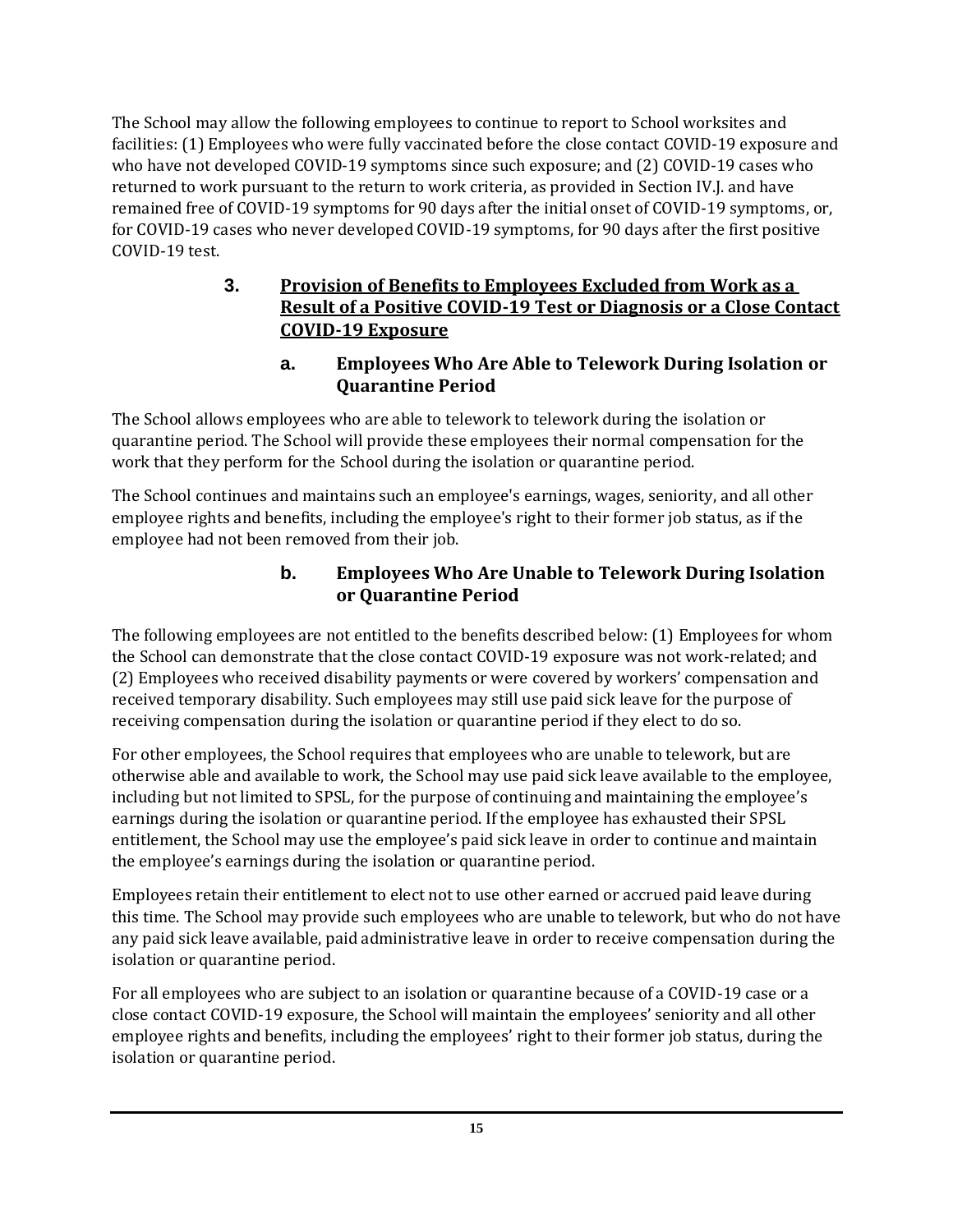#### **4. Adherence with Laws, Policies, and/or Agreements Providing Excluded Employees Greater Protections**

The obligations set forth in this section do not limit any other applicable law, School policy, or collective bargaining agreement that provides employees with greater protections or benefits.

#### **5. Provision of Information Concerning Benefits to Excluded Employees**

At the time of exclusion, the **School** provides the excluded employees the information on paid leave benefits to which the employees may be entitled under applicable federal, state, or local laws.

This includes, but is not limited to, COVID-19 Supplemental Paid Sick Leave ("SPSL") (under Labor Code section 248.2), any paid leave benefits available under workers' compensation law, Labor Code sections 3212.86 through 3212.88, the School's own leave policies, and leave guaranteed by contract.

# **I. RETURN TO WORK CRITERIA**

#### **1. Minimum Criteria to Return to Work for Symptomatic COVID-19 Cases**

The School requires that a COVID-19 case with one or more COVID-19 symptoms remain at their home or place of residence and not report to any School worksite or facility until they satisfy each of the following conditions: (1) At least 24 hours have passed since a fever of 100.4 degrees Fahrenheit or higher has resolved without the use of fever-reducing medications; (2) COVID-19 symptoms have improved; and (3) At least 10 days have passed since COVID-19 symptoms first appeared.

#### **2. Minimum Criteria to Return to Work for Asymptomatic COVID-19 Cases**

The School requires that COVID-19 cases who tested positive but never developed COVID-19 symptoms not report to any **School** worksite or facility until a minimum of 10 days have passed since the date of specimen collection of their first positive COVID-19 test.

# **3. COVID-19 Testing Not Required in Order to Return to Work**

In accordance with CDC guidance concerning symptom-based strategies for the discontinuation of isolation, once an employee has satisfied the criteria to return to work, as provided in this Section, the School will not require that the employee submit to a COVID-19 test or produce a negative COVID-19 test result, in order to return to School worksites or facilities.

# **4. Minimum Criteria to Return to Work for Close Contacts**

# **a. Asymptomatic Employees**

An employee who had a close contact COVID-19 exposure, but never developed COVID-19 symptoms may return to School worksites or facilities 10 days following the last known close contact COVID-19 exposure.